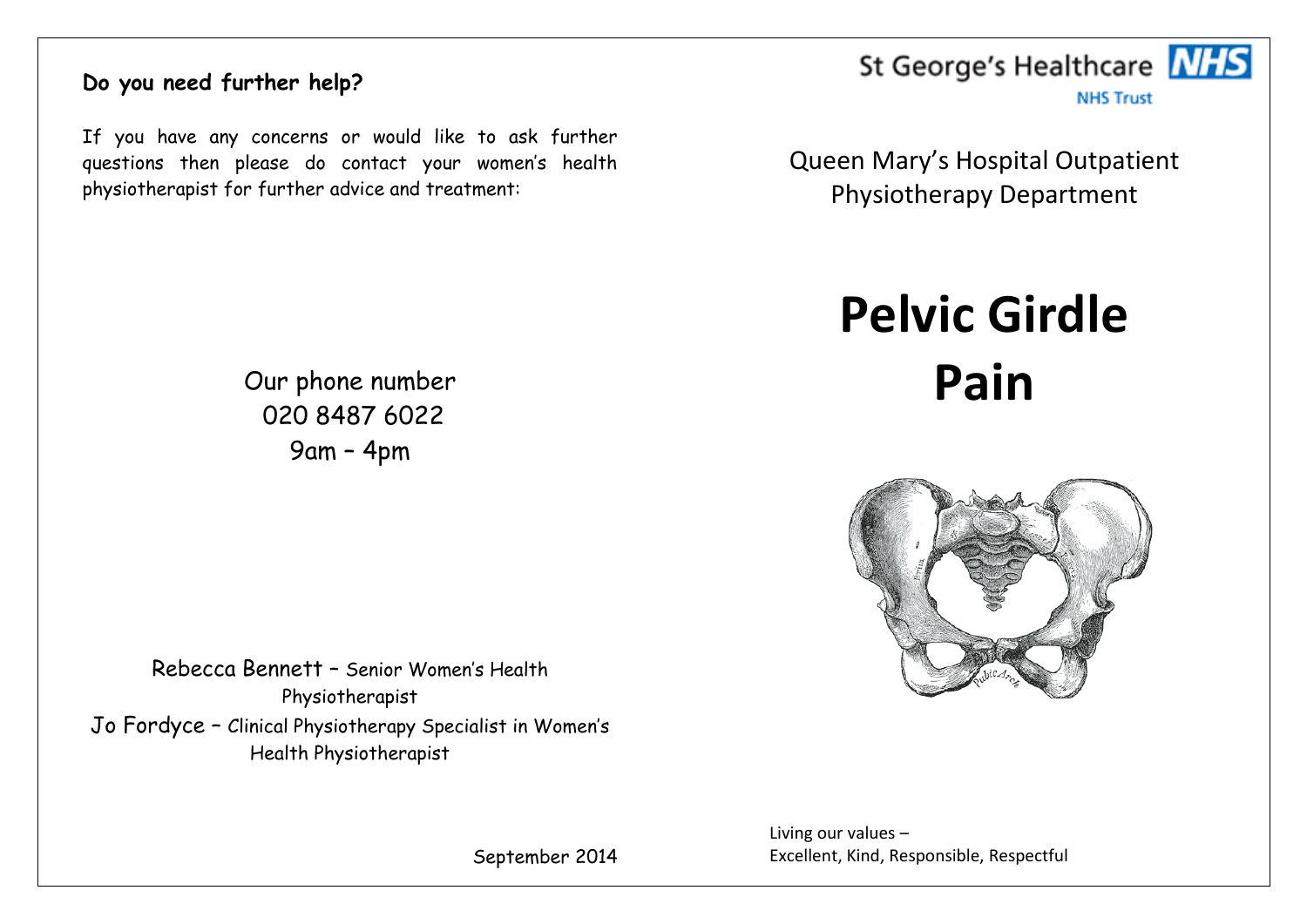#### **What is pelvic girdle pain?**

Pelvic girdle pain is the name given to pain, increased movement and/or movement dysfunction in any of the three pelvic joints. It may also cause low back, hip and abdomen pain.

Sacroiliac Joints

The three pelvic joints commonly affected are:



Pubic Symphysis

The symptoms of PGP can be present during pregnancy and/or post birth. A specialist physiotherapist, doctor or midwife should be able to identify these symptoms and provide you with appropriate advice and treatment. The sooner PGP is identified and assessed, the better it can be managed. PGP is not a dangerous condition and it will not affect your baby.

#### **What are the symptoms?**

Pain is the most common symptom; it can be mild, moderate or severe. Most pain and discomfort is often felt over the lower back, bottom, groin (sometimes called SPD), inner thighs and hips. It can start at any point during your pregnancy.

Common sites of pelvic girdle pain:

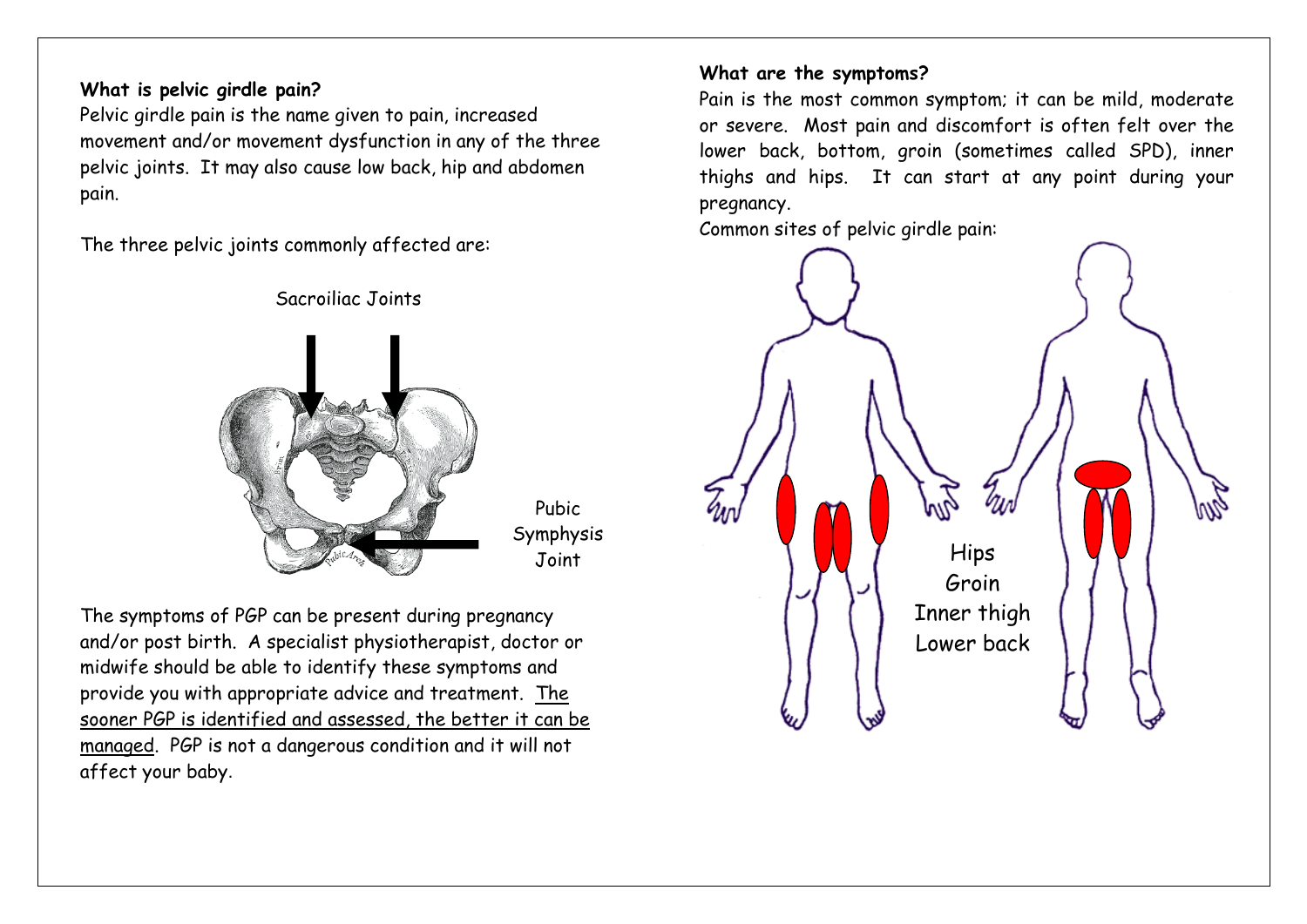Other symptoms may include:

- Clicking/locking and grinding you may hear or feel this.
- A feeling that the pelvic joints are more mobile.
- Pain in hips when sleeping and with movement. You may have difficulty with activities such as:
- Walking, especially for prolonged periods
- climbing stairs
- turning in bed or maintaining a comfortable position
- getting dressed e.g. putting socks and shoes on
- lifting your leg to get in and out of the car or on/off bed
- standing on one leg e.g. putting trousers on
- sexual intercourse

## **Who gets pelvic girdle pain?**

Research suggests that approximately 45% of pregnant women and 25% of women post birth suffer from some degree of pelvic girdle pain.

# **What causes PGP?**

Although the exact cause is not fully understood, the following factors seem to influence PGP:

Hormonal Changes – during pregnancy a hormone (relaxin) causes a natural increase in the flexibility of the ligaments supporting the pelvic joints. This is an important process so the pelvis can widen enough during the delivery of your baby. Sometimes this increased laxity can increase the mobility of the pelvic joints thereby causing pain but reduces significantly after your baby is born. Relaxin secretions rise during the first and last trimester.

- Change in the strength of your muscles during pregnancy your abdominal muscles naturally stretch to accommodate for the increasing size of your baby. Your pelvic floor muscles which are located at the bottom of your pelvis may also become lengthened and stretched due to the weight of the baby. As the muscles become longer and weaker, the pelvis becomes less supported which may also encourage more movement and pain in the pelvic region.
- Posture as your baby becomes heavier, the body adapts its posture in order to stay balanced. During pregnancy, if you lean back too much, 'waddle' during walking or slump in sitting, this can add stress to the pelvic joints and increase pain.
- Your baby sometimes the position and weight of your baby can increase pressure on some of the pelvic joints and lower back.
- A previous fall or accident sometimes PGP may start following a stumble/fall which will suddenly apply a large amount of stress through the hips, pelvis, or back.
- Strenuous work Prolonged standing, walking, lifting, or excessive activity during the day may cause your supporting muscles to fatigue and reduce the amount of support they provide for your pelvic region. Muscle fatigue alongside pelvic joint mobility may increase PGP.
- Previous PGP during pregnancy research has shown that if you have had PGP in a previous pregnancy it is more likely to recur with further pregnancies. However, the severity of PGP may not necessarily be as great if it is well managed. It is advisable to let PGP settle before becoming pregnant again.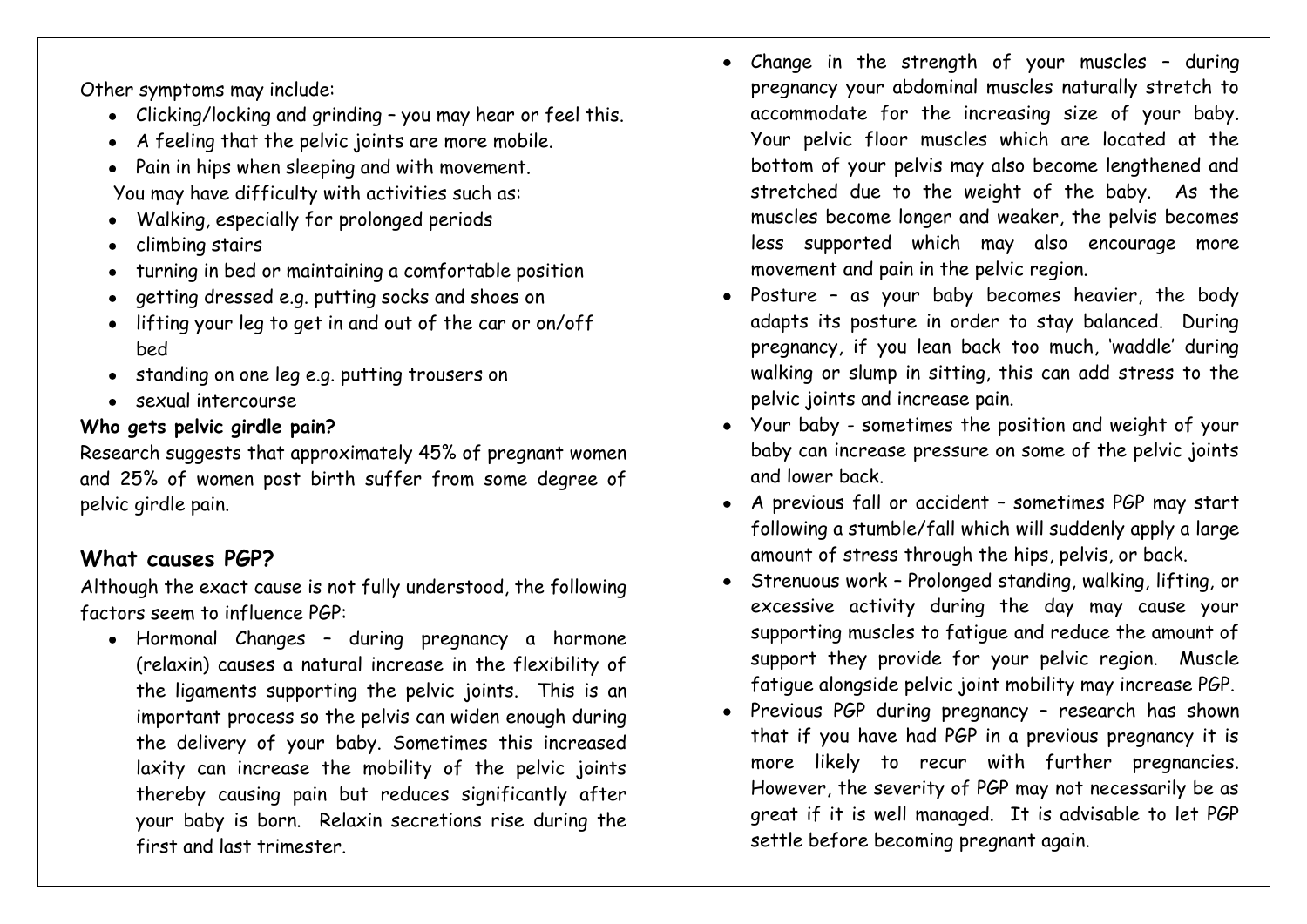#### **What helps?**

**Rest** – Lying down takes the weight of your baby off your pelvis. Try and do this every afternoon for at least half an hour. In more severe cases, your physiotherapist may recommend this time is extended.

**Pacing** – Try and plan your diary/daily activities so that you are not doing too much or too little on one day.

**Ice** – An ice pack in a damp towel lightly applied over the painful joint may help. Ensure you have full skin sensation prior to application and do not leave on any longer than 10 minutes. Repeat 2 hourly.

**Heat** – A hot water bottle or wheat pack applied over the buttock area will help to relax the muscles. Ensure you have full skin sensation prior to application and do not leave on any longer than 10 minutes. Repeat as often as required.

**Exercises** – Pelvic floor, gentle stomach (abdominal), and buttock (gluteal) exercises will help to strengthen the muscles supporting your pelvic region. Your physiotherapist will be able to give you specific exercises.

**Massage** – Gentle massage over the buttocks and low back may help to ease muscular ache and reduce pain.

**Medication** – In severe cases, pain medications can be useful to take the edge off the pain. Seek advice from your GP about this.

Pelvic support belt - If the pain is affecting your mobility a pelvic support belt or large tubigrip may help. Ask your physiotherapist for guidance to which belt you should use and advice about wearing it.

**Physiotherapy** – Following a full assessment of your pelvis and spine, a physiotherapist will be able to guide you on the best course of treatment for your PGP. Treatment may include; advice and education, 'hands-on' therapy, provision of pelvic and abdominal supports, exercises, massage, stretches and acupuncture. In more severe cases where mobility is affected, walking aids such as crutches may be provided to offload the pelvis.

## **Helpful Tips**

#### **TRY NOT TO:**

- Widely separate your legs, especially in an asymmetrical position
- Sit on the floor for prolonged periods
- Go up and down stairs more than is necessary
- Twist avoid twisting movements like vacuuming or pushing heavy supermarket trolleys
- Lift heavy weights if you already have a small child, minimise lifting where you can
- Perform breaststroke kick during swimming although swimming is an excellent form of exercise, breaststroke kick is a strong outwards movement for the legs and hips
- Stand if you are able to sit for activities like cooking use a perching stool, or sit when getting dressed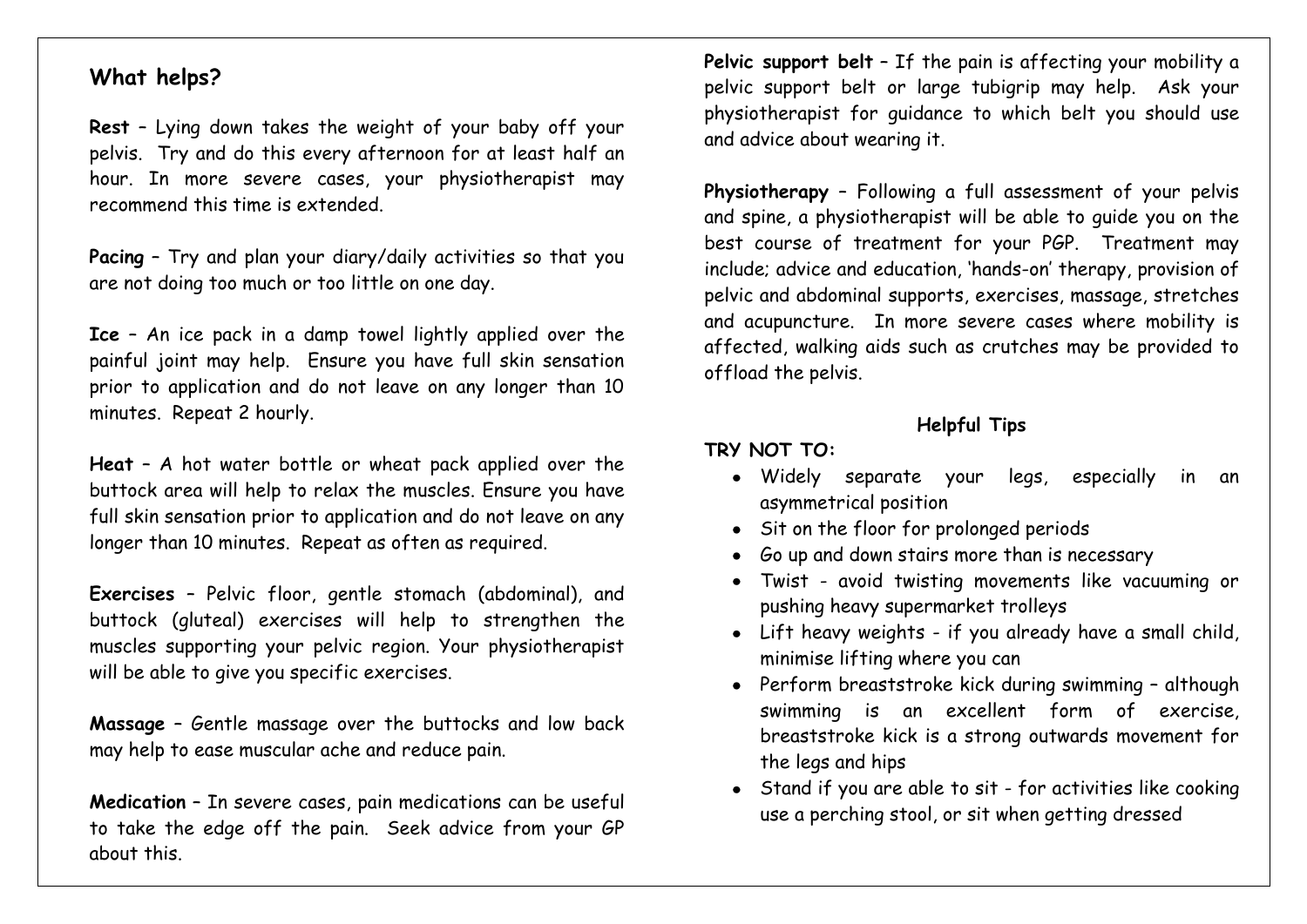#### **DO TRY TO:**

- Avoid activities which make your pain worse
- Take frequent rest breaks during the day, preferably lying down
- Avoid prolonged standing or sitting try and change position every half an hour
- Avoid prolonged walking this depends on individuals, so know what your limits are
- Keep your legs together getting in and out of the car and bed
- Reduce the amount of time spent driving, especially if you have a manual car
- Gently squeeze your buttocks, draw in lower stomach and pelvic floor muscles when sitting down, standing up or turning
- Tighten your tummy, buttocks and pelvic floor muscles when doing painful movements e.g. rolling in bed
- Place a pillow between your knees when lying on your side
- DO YOUR PELVIC FLOOR EXERCISES (ask your physiotherapist about these)

# Exercise and sport

It is recommended that pregnant women do 30 minutes or more of moderate exercise on most, if not all, days of the week. This is to maintain cardiovascular fitness and muscle strength. If you have PGP, you can still achieve this but you might need to make some modifications to your exercise regime, follow these tips to help:

Try to avoid exercise that involves impact, such as running

- Walking can be a convenient and inexpensive form of  $\bullet$ exercise but don't overdo it
- Swimming can be a great form of exercise but take care with doing too much kicking (as above) – you might need to hold a buoy between your legs and get the workout from your arms
- Pregnancy exercise classes (pilates, low-impact fitness, yoga) can be a great way of keeping active and meeting other pregnant women – tell your instructor that you have PGP before starting
- Always pace yourself and listen to your body

# **Advice and implications for labour**

- Inform your midwife about your condition so they can consider it in your birth plan and during your labour. Do not be afraid to re-emphasise your wishes to the midwifery team. Make sure your birth partner(s) are aware of your condition too.
- Talk to your midwife or physiotherapist about suitable  $\bullet$ labour positions to minimise the strain on the pelvis during labour. The main point to remember is to keep your legs supported. If you are tired, you could lie on your side or sit upright with a beanbag/person to support your back. If you are sitting to push DO NOT put your feet up on your midwife's or partners hips or allow anyone to pull your legs in any direction.